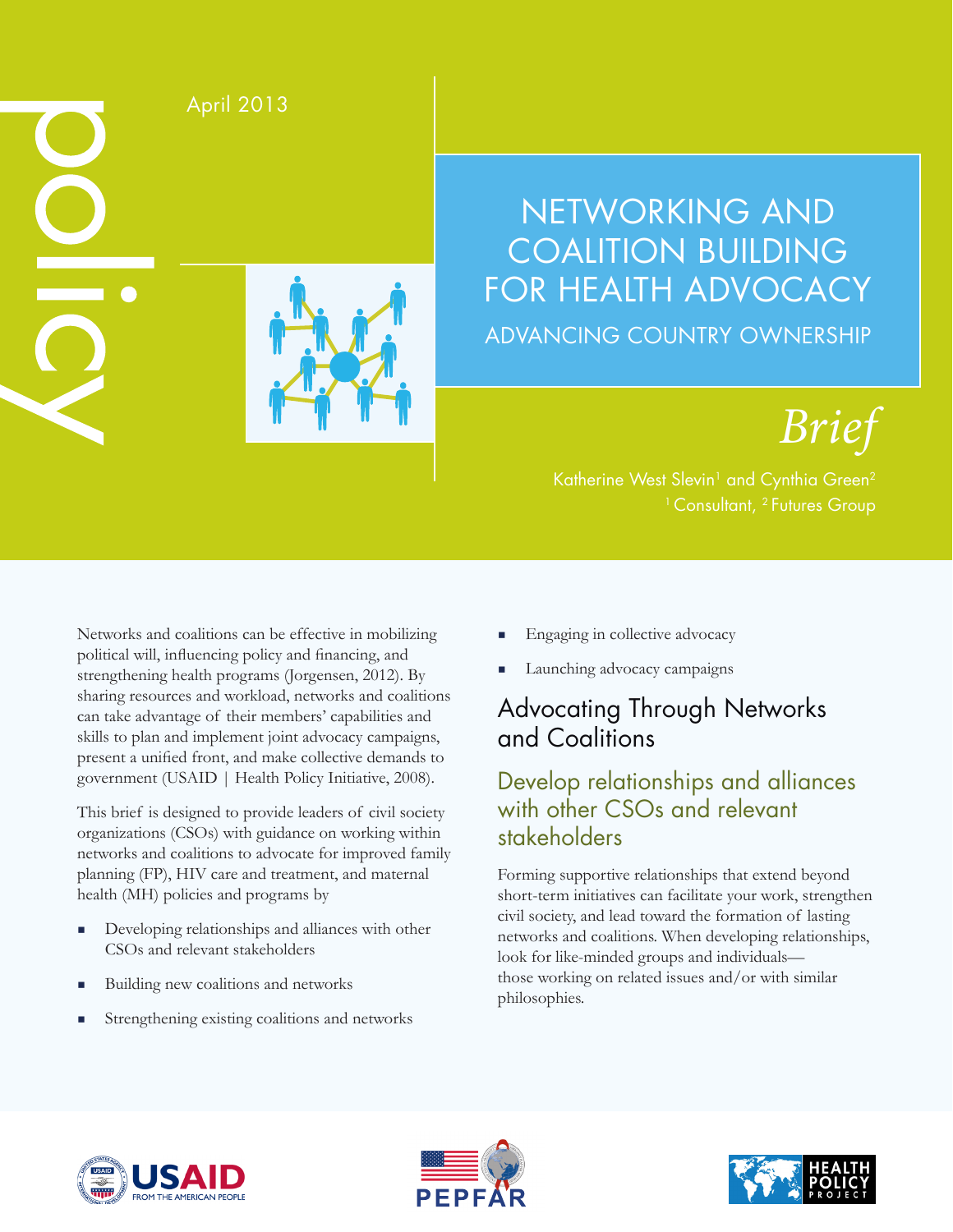# **STEP 1**

Explore the landscape. Start by mapping out the organizations that are already working on your issue and the major stakeholders.

Talk with partners to identify potential groups and allies and review the websites of possible partners. If many groups are active, you could conduct a stakeholder analysis to determine the interests of various groups and gauge their potential impact on your issue.

Meet key stakeholders. Contact the groups you have identified, attend planned events, and set up informal meetings.



**STEP 2** Join existing networks<br>and coalitions.<br>your organization and coalitions. Introduce yourself and your organization to networks and coalitions that already

work in your area of interest. Ask what you might gain from participating in the coalition and discuss what you can offer them. By tapping into existing networks, you capitalize on previously mobilized groups of credible operators that can help to move your agenda forward, establish trust, and introduce you to other potential stakeholders.



**STEPP SET Cultivate relationships**<br> **SEP SEE SEE SEE AND SEE SEE AND SEE SEE AND SEE SEE AND SEE AND SEE SEE AND SEE SEE AND SEE AND SEE SEE AND SEE AND SEE SEE AND SEE AND SEE AND SEE AND SEE AND SEE AND SEE AND SEE AND** with decisionmakers. Seek out opportunities to directly engage policymakers; this could come in the form

of organized meetings, individual lobby visits, or formal mechanisms to solicit civil society input. Help facilitate this type of engagement by building good working relationships with the people who advise the decisionmakers you want to influence. This could include staff members at the ministry of health (MOH) or ministry of finance (MOF) or other technical advisors. Reach out to them and, ideally, bring them on board with your advocacy plan.

### Build new networks and coalitions

If the right network or coalition does not already exist, it may be necessary to establish a new one to organize individuals and groups around your cause. Members do not need to agree on every issue, but they should support the primary mission of your group (Jorgensen, 2012). The most successful networks and coalitions take shape organically, coming together to address a specific issue or cause, but often expand to work on a wider range of issues.



Brainstorm potential members and invite people to join. Who are the key stakeholders and organizations that

should be included? Are there influential people who can act as champions for your cause and/ or mobilize political support or resources? Approach potential coalition and network members and invite them to join. Some will not need any convincing. For others, you may need to demonstrate the benefits of working together and how the coalition or network will serve their goals.



**STEPPONE STEPPONE TO A Look for opportunities to bring together people from different sectors that do not normally work together. Allies do not have agree with each other all of the time, or on every issue, to be to work sectors** that do not normally work together. Allies do not have to agree with each other all of the time, or on every issue, to be able to work together. By bringing together a variety of stakeholder groups (e.g., government, civil society, private sector) and topic areas (e.g., HIV, MH, FP, finance) you can broaden support for

your issue, ensure your work is informed by a diverse range of perspectives, and leverage a greater number of resources and skills (Jorgensen, 2012; USAID | Health Policy Initiative, 2010). Start by engaging new groups around shared priorities, opening up opportunities for future collaboration on a wider range of issues. For instance, an HIV-related rights organization and an FP program may partner around ensuring access to contraception for women living with HIV.

**Draw on existing models of collaboration**. While each group is unique, there are numerous examples and models to help new networks and coalitions get started. Learning from others' experiences can help new groups avoid some common pitfalls while instituting tried and tested strategies for effective collaboration (see Case Study 1).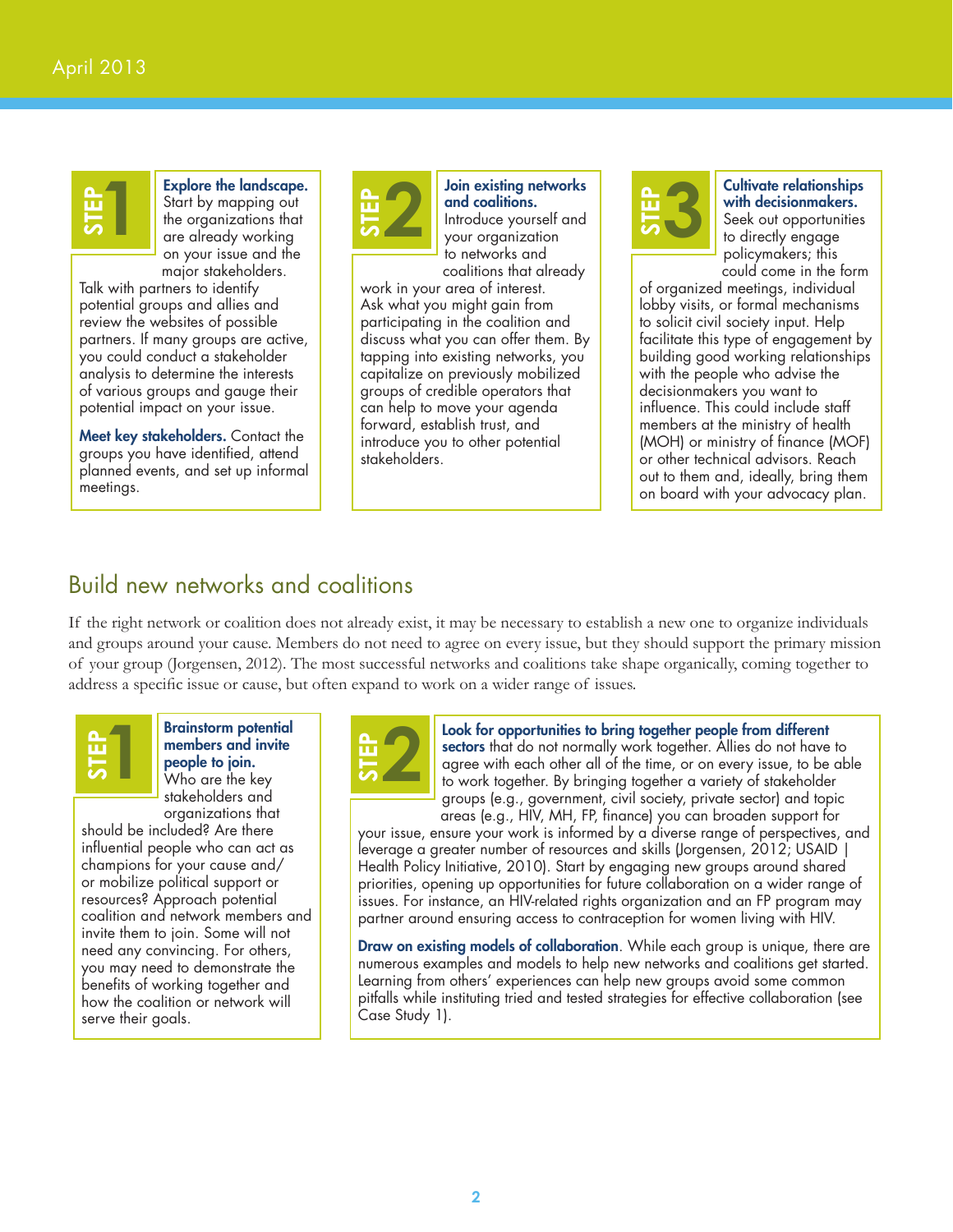

**Prior 2** (Continued)<br> **Agree on a common**<br>
priorities, and clarify<br> **Priorities**, and clarify Agree on a common purpose, set expectations. The initial group of members

should agree on a shared vision, decide on the group's priorities, and determine how they will work together. Clearly defining roles and membership guidelines from the outset can help to avoid misunderstandings and ensure the group functions smoothly. Who will manage the coalition? Who will procure the funds and other resources? Is there a need for formal roles such as treasurer, secretary, and/or president? How are individual members expected to contribute? It may be helpful to lead members through a series of exercises designed to agree on a common purpose, set collective priorities, and define roles.



**STEPP Build strong leadership.** Successful networks and coalitions require strong leadership. Diplomatic leaders who can bridge power structures and bring together stakeholders with diverse views around common issues are strong leadership. Diplomatic leaders who can bridge power structures and bring together stakeholders with diverse views any coalition. The most effective leaders are those committed to the issue and skilled in communication, facilitation, and consensus

building (International HIV/AIDS Alliance, 2007; CEDPA, 2000). Ideally, they should also be strategic and able to devote time to manage the group (International HIV/AIDS Alliance, 2007; CEDPA, 2000). Involve members in deciding what skills and qualities are needed to effectively lead the coalition and in selecting the group's leadership.

**Establish operating systems.** To ensure the group is able to function smoothly and in a transparent manner, members will need to establish some key operating systems. How will the coalition's leadership communicate with its members? How will decisions be made? What kind of monitoring systems are needed to track the group's activities and progress toward its goals?

Involve disadvantaged, vulnerable, and marginalized populations. This can help to build the skills of these often underrepresented groups while helping CSOs better understand their issues (USAID | Health Policy Initiative, 2010). Invite representatives from these groups to join in your coalitions, networks, and advocacy efforts and to participate in forums they may not otherwise have access to. Lastly, incorporate participatory methods into your meetings to encourage broad participation.

### Case Study 1: The Global Forum on MSM & HIV

Established at the International AIDS Conference in 2006, the Global Forum on MSM & HIV (MSMGF) organized a diverse range of stakeholders from various sectors around a common cause—"equitable access to effective HIV prevention, care, treatment, and support services for gay men and other men who have sex with men (MSM)" (MSMGF, 2010). Members include gay men affected by the HIV epidemic, as well as HIV advocates and policy, health, human rights, and research experts (MSMGF, 2010). The MSMGF established a governance structure and is currently presided over by a collegially appointed, 20-member steering committee intended to reflect the composition and diversity of its members (Metheny, 2012). Among other activities, the forum supports networking opportunities both in person and virtually—for advocates and other key stakeholders; implements capacity-building initiatives; publishes individual country information via their website; and disperses information to local HIV/AIDS and MSM advocates and networks through electronic digests, discussion forums, and traditional and social media initiatives (Metheny, 2012).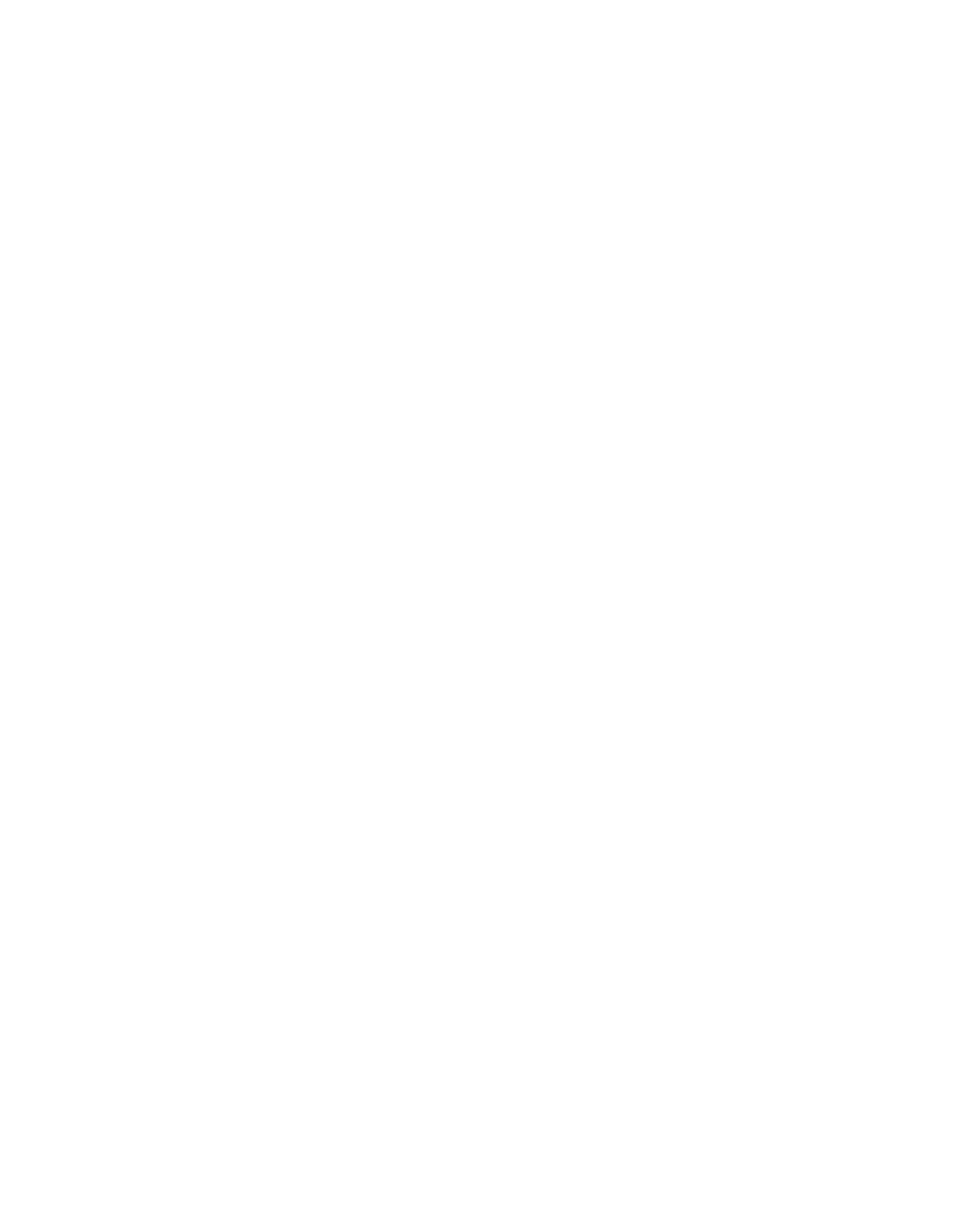

### (Continued)

Develop an advocacy plan. Based on your advocacy strategy, your advocacy plan identifies specific goals

and objectives, priority audiences, carefully designed messages, activities including interpersonal and mass media outreach, measurable outcomes, and a timeline for accomplishing them. Be sure to develop objectives that are SMART (Specific, Measurable, Achievable, Realistic, and Timebound) and choose activities that match available expertise and resources. Use a range of strategies for communicating your message(s) to your target audience(s). Excellent avenues for communicating your message and mobilizing support could include oneon-one meetings with decisionmakers and/or their staff; dialogues, meetings, and events; and the media (see Case Study 2).



Track your progress. Your advocacy plan should include a monitoring and evaluation (M&E) plan that specifies the indicators you will use to track progress and assess whether you have met your objectives. As your advocacy campaign unfolds, maintain  $\alpha$  clear written account of your work and activities. You may need to adjust your approach based on new developments and

opportunities. While setting up an M&E system can seem like a daunting task, there are several resources to help you get started.

Raise funds for your advocacy work. Arguably, the greatest challenge in undertaking advocacy is finding the funding to support the work. This just means you may need to get creative about fundraising. Contact local philanthropists and business leaders. Consider selling products or organizing fundraisers to raise money for your advocacy activities. Build a list of prospective foundations and grants, develop your "ask" (i.e., a specific request, including a budget), use your networks to expand your contacts and knowledge of funding opportunities, and use your mentoring relationships to expand your organization's grant-writing and fundraising skills. Research funding collaboratives (i.e., when donors pool funds to award grants around a shared interest) and funding initiatives managed by international nongovernmental organizations that may provide small advocacy grants to local CSOs. The greater size and visibility of networks and coalitions can make it easier for them to gain recognition and mobilize resources so use this to your advantage.

#### Case Study 2: Maternal health advocates push for improved working conditions for midwives in Tanzania

With the help of affected communities, the White Ribbon Alliance for Safe Motherhood in Tanzania (WRATZ) launched a countrywide advocacy campaign to draw attention to the poor working conditions of midwives. The alliance began by drafting key messages and agreeing on its approach. From there, the group conducted a series of community dialogues to develop consensus around its demands and build community support. WRATZ then used established relationships with members of Parliament and social and traditional media to work on creating an enabling environment and rallying public support for changes to maternal health policies and practices (Limbu, 2012).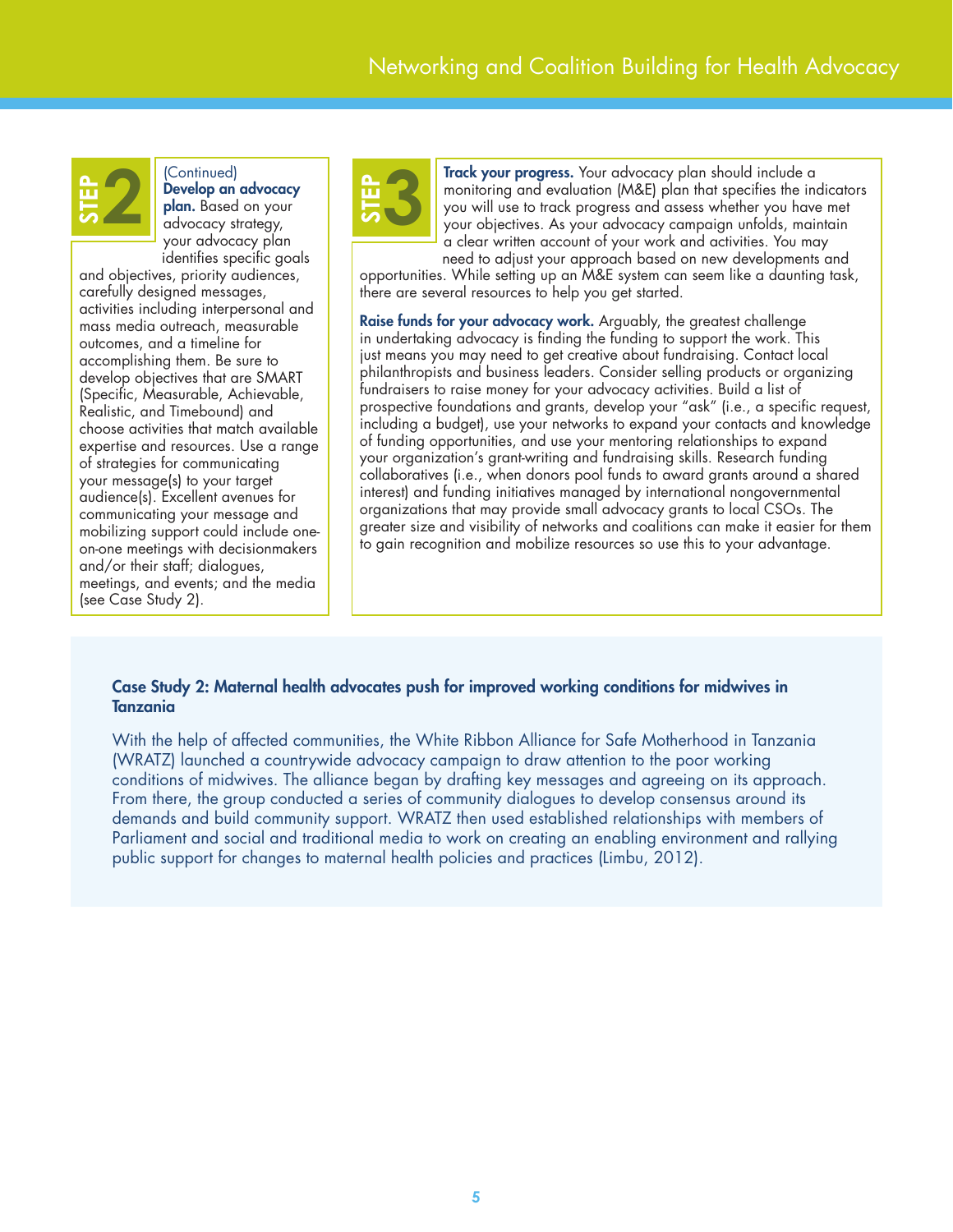### Launch an advocacy campaign

The aim of advocacy is to influence decisionmakers. Focus on persuading decisionmakers at multiple levels and use the diversity of your network or coalition to do so (Russell and Levitt-Dayal, 2003). You should first develop key messages and materials specifically tailored to the relevant decisionmakers at all levels and then identify the most appropriate spokespeople to deliver them. You can then put your advocacy plan into action.



Develop key messages and materials. Key messages summarize what you want to say about a problem and what needs to be done about it. In short, they are what you want people to remember and react to. Develop materials (e.g., talking points, background documents, frequently asked questions, take action documents) that clearly convey your messages. These are not only important for communicating externally but in making sure your staff and spokespeople are well-versed in your key messages and use them to communicate about your issue. Involve coalition members in the development of new materials, and share your materials widely among

members (Russell and Levitt-Dayal, 2003). Remember to be diplomatic in your communication (particularly when speaking out on sensitive issues), and use evidence and compelling stories from reliable sources to back up your arguments (USAID | Health Policy Initiative, 2010).

Choose your messengers and cultivate champions. Sometimes mobilizing political will is as simple as choosing the most effective messenger to bring your issue to your target audiences. If one of your coalition members has an established relationship with the MOH or MOF, recruit him/her to approach the ministry on the coalition's behalf. Likewise, task your faith-based members to approach local church leaders about supporting your agenda. Cultivate champions by seeking out policymakers, celebrities, and other influential people to champion your issue. The most effective champions are those with a vested interest who will passionately take up your issue and use their position and contacts to secure additional support.



Work with the media. Mass media can be an incredibly useful tool for advocates. While media is not required for every type of advocacy campaign, in certain situations it can help to bring attention to your issue, rally public support, and/or influence decisionmakers to take action (see Case Study 3). The first step in using the media as an advocacy tool is to build relationships with media representatives and engage them in your issue (Advocacy Partnership, 2011). Begin by compiling lists of key media outlets and journalists who cover your issue. Contact the journalists on your list and provide them with background information and story ideas. Finally the media. Mass media can be an incredibly useful tool<br>for every type of advocacy campaign, in certain situations it can he<br>public support, and/or influence decisionmakers to take action (see<br>media as an advocacy t

Work with government. Investigate what formal mechanisms are in place or could be set up for civil society to engage with government entities like the MOH and provincial health departments. Attend meetings and events, advocate for your group to be invited to closed forums, and set up meetings with key decisionmakers and/or their advisors. Meet with the<br>finance minister to ensure adequate allocations for FP, HIV, and MH programs.



Level the playing field for underrepresented communities by advocating for their direct inclusion in the policy process and helping to build trust between disadvantaged, vulnerable, and marginalized populations and government (Liendo, 2012). Advocate for representatives of these communities to serve on governing and policy decision bodies. Act as a bridge between disadvantaged, vulnerable, and marginalized populations and government by helping government to understand the needs, challenges, and reactions

of underrepresented populations and underrepresented communities to understand the constraints and processes of government. Provide the needed insight and contacts for these two groups to effectively communicate with one another and work toward greater understanding.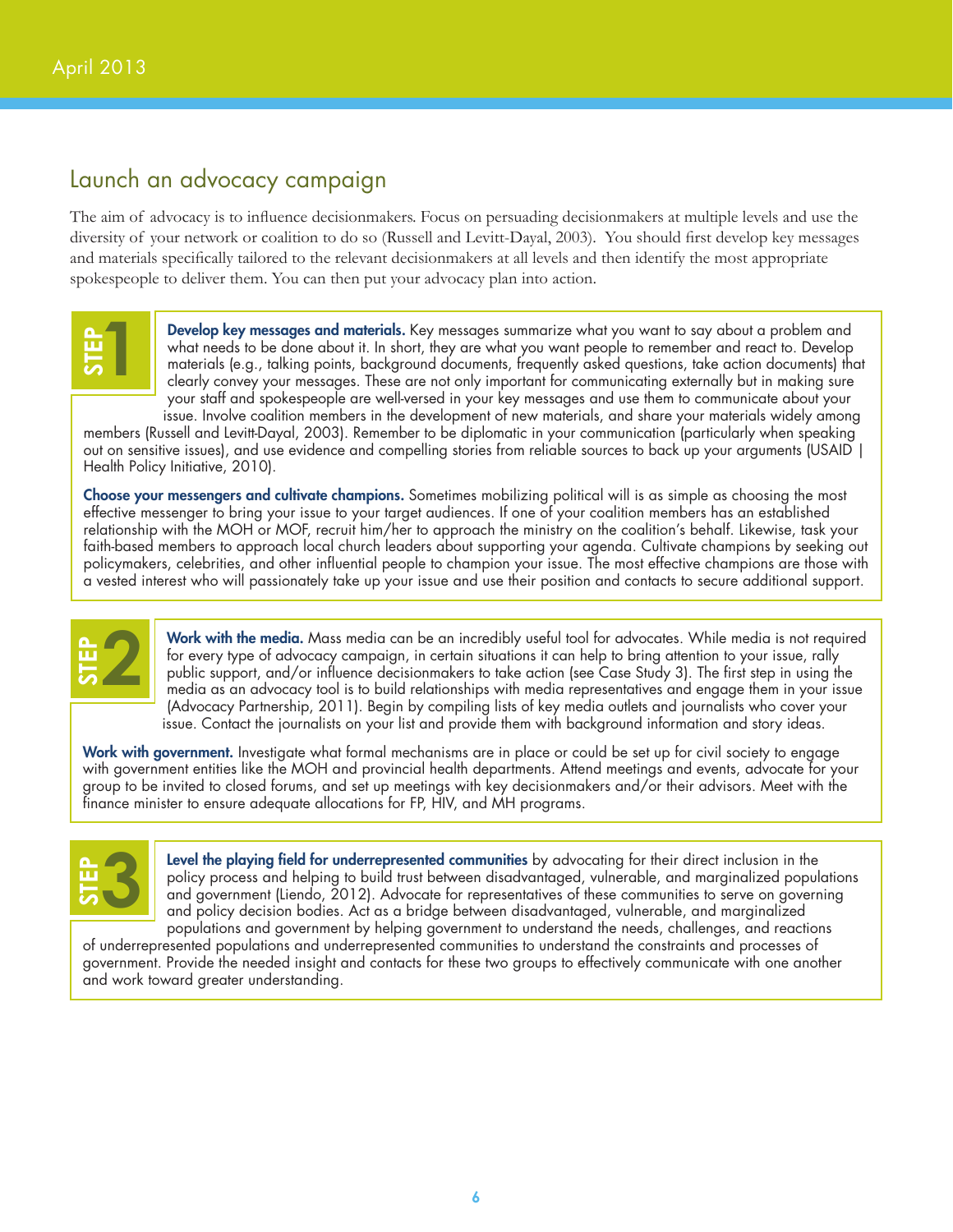### Case Study 3: Working through coalitions to successfully advocate for government action

In 2008, at the International AIDS Conference in Mexico City, ministers of health and education from throughout Latin America and the Caribbean took historic steps to expand comprehensive sexuality education programs for young people by signing the ministerial declaration, "Preventing through Education" (Alcalde, 2012). However, after the spectacle of the international conference, governments were slow to implement the promises outlined in the declaration. Faced with that inaction, the MesoAmerica coalition (Coalición mesoamericana para la educación integral en sexualidad)—a national network of diverse civil society networks—launched an advocacy campaign to pressure governments to put the declaration into practice (Alcalde, 2012). Primarily, the coalition developed scorecards to evaluate and report on if and how governments were making progress on implementing the ministerial declaration (Alcalde, 2012). By working with the media to publicize the scorecards and compare individual governments' progress with that of neighboring countries, the coalition was successful in winning budgets and policies that are advancing comprehensive sexuality education in the region (Alcalde, 2012).

### Summary

To advocate effectively for improved FP, HIV, and MH policies and programs as well as better governance and financing of key health issues, CSOs can use networks and coalitions to coordinate efforts, combine skills and resources, and move the policy agenda forward. Begin by developing relationships and forming alliances. Join networks and coalitions that are already working on the issues you care about. If no relevant network or coalition exists, approach groups that have a vested interest in your issue about forming one. Then, continuously seek to improve your group. Set up systems to help your network or coalition (1) operate efficiently, (2) monitor and evaluate its activities, and (3) remain accountable. Establish partnerships and mentoring relationships with technical experts and other networks and coalitions to help build the skills and knowledge of your members. Finally, put your network or coalition to work. Share information and resources, develop key messages and materials, and use a variety of strategies to influence decisionmakers and advocate for improved FP, HIV, and MH policies and programs. By working collectively through networks and coalitions, CSOs can begin to strengthen their country's health systems and foster a greater degree of civil society engagement.

### Key Resources

The resources listed below provide additional guidance on how CSOs can implement the tasks and actions outlined in this paper.

Advance Family Planning. 2010. *Advocacy Resource Pack.* Baltimore, MD: Johns Hopkins Bloomberg School of Public Health. Available at http://www.advancefamilyplanning. net/resource/afp-tools. Description: For CSOs looking to develop focused FP advocacy objectives and policy asks, this resource pack provides a practical advocacy decision-making tool.

### Advocacy Partnership. 2011. *TB/ MDR-TB Advocacy Toolkit. Leamington Spa: Advocacy Partnership.* Available at http://www.advocacypartnership. org/resources.php.

Description: While originally developed for tuberculosis (TB) advocates, this toolkit offers advocacy-oriented CSOs tools and guidance that can be easily adapted to any issue area. The toolkit provides direction on how to effectively set goals and objectives; create an advocacy strategy and plan; work with the media and government; build coalitions and alliances; develop key messages; monitor advocacy; and mobilize resources and funding.

CARE. 2001. *Advocacy Tools and Guidelines: Promoting Policy Change.*  Atlanta: CARE. Available at http:// www.care.org/getinvolved/advocacy/ tools.asp.

Description: This series outlines essential advocacy skills, including how to form strategic relationships, monitor and evaluate advocacy initiatives, communicate effectively,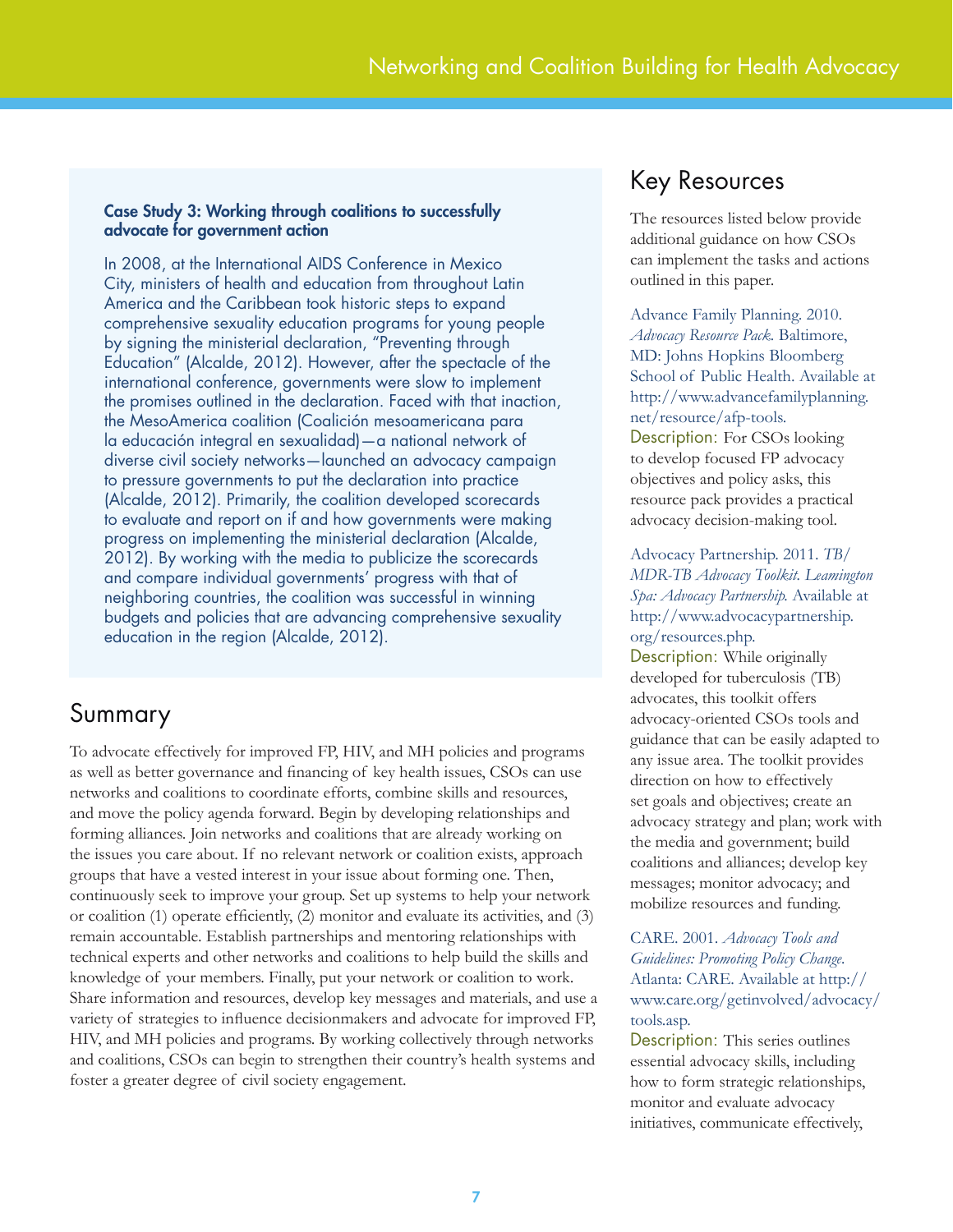use the media, develop an advocacy strategy and plan, and analyze policy. This series is primarily designed for CSOs looking to build their capacity to engage in advocacy.

Centre for Development and Population Activities. 2000. *Social Mobilization for Reproductive Health: A Trainer's Manual.* Washington, DC: CEDPA. Available at http:// www.unfpa.org.sy/pubfiles/tG\_49\_ nQw8N\_7P.pdf.

Description: Best suited for new CSOs, coalitions, or networks, this manual provides exercises for agreeing on a common purpose and developing a collective plan of action, key messages, and an M&E plan.

De Toma, C. n.d. *Advocacy Toolkit: Guidance on how to advocate for a more enabling environment for civil society in your context.* Brussels: Open Forum for CSO Development Effectiveness. Available at http://www.csoeffectiveness.org/IMG/pdf/120110 of-advocacy\_toolkit-en-web-2.pdf. Description: This comprehensive toolkit provides a range of tools, including those for conducting a stakeholder analysis, building alliances, developing key messages, and forming SMART advocacy objectives. The toolkit also provides templates for developing an M&E framework, selecting advocacy indicators, identifying your advocacy targets, and drafting an advocacy plan. This toolkit is best suited for CSOs looking to develop or strengthen an advocacy campaign.

Foundation Center and European Foundation Centre. 2005. *Advocacy Funding: The Philanthropy of Changing Minds.* Available at http://www. grantcraft.org/?pageid=1307. Description: While aimed at

grantmakers, this guide provides CSOs looking to approach traditional foundations with some useful insight into how to build a case, work with funders, and address challenges for funding advocacy initiatives. The guide is available for free download after you register on the GrantCraft site.

The Fundraising Authority. 2011. *A Beginner's Guide to Fundraising.* Available at http://www. thefundraisingauthority.com/ fundraising-basics/. Description: This web series provides CSOs at all levels with useful fundraising tips. Sections include how to develop your ask, write a fundraising plan, organize a fundraising event, and build your fundraising network.

Health Alliance International. *The NGO Code of Conduct for Health Systems Strengthening.* Seattle: Health Alliance International. Available at: http:// ngocodeofconduct.org/. Description: This document serves as a code of conduct for nongovernmental organizations and service delivery organizations engaged in health.

The Health Communication Unit at the Centre for Health Promotion, University of Toronto. 2000. *Media Advocacy Workbook.* Toronto: The Banting Institute, University of Toronto. Available at http:// www.thcu.ca/infoandresources/ publications/ma workbook v104.pdf. Description: This workbook provides some useful tips on developing a media advocacy campaign, identifying your audience, drafting key messages, and using your messages to effectively communicate with your audience. The workbook

will prove most useful for CSOs with limited communication resources.

Johns Hopkins Bloomberg School of Public Health (JHU). 2013. *The Maternal and Child Health Leadership Skills Development Series.* Baltimore: JHU. Available at http://www.jhsph. edu/research/centers-and-institutes/ womens-and-childrens-health-policycenter/MCHLDS/modules.html. Description: Organized into six online modules, this series helps CSO and coalition leaders develop the skills they need to effectively manage teams.

International HIV/AIDS Alliance. 2002. *Advocacy in Action: A Toolkit to Support NGOs and CBOs Responding to HIV/AIDS*. Brighton: International HIV/AIDS Alliance. Available at http://www.comminit.com/ node/312161.

Description: This toolkit offers activities for any group looking to engage in advocacy and develop their skills. Examples of activities include identifying your targets, allies, and resources; creating an action plan; writing a press release; carrying out a media interview; and working from inside the system.

International HIV/AIDS Alliance. 2006. *All Together Now: Community mobilization for HIV/AIDS.* Brighton: International HIV/AIDS Alliance. Available at http://www.aidsalliance. org/publicationsdetails.aspx?id=228 Description: This communityfriendly guide provides accessible tools for collaborative planning, implementation and monitoring of community mobilization and advocacy efforts. All Together Now is best suited for CSOs doing HIV/ AIDS community work.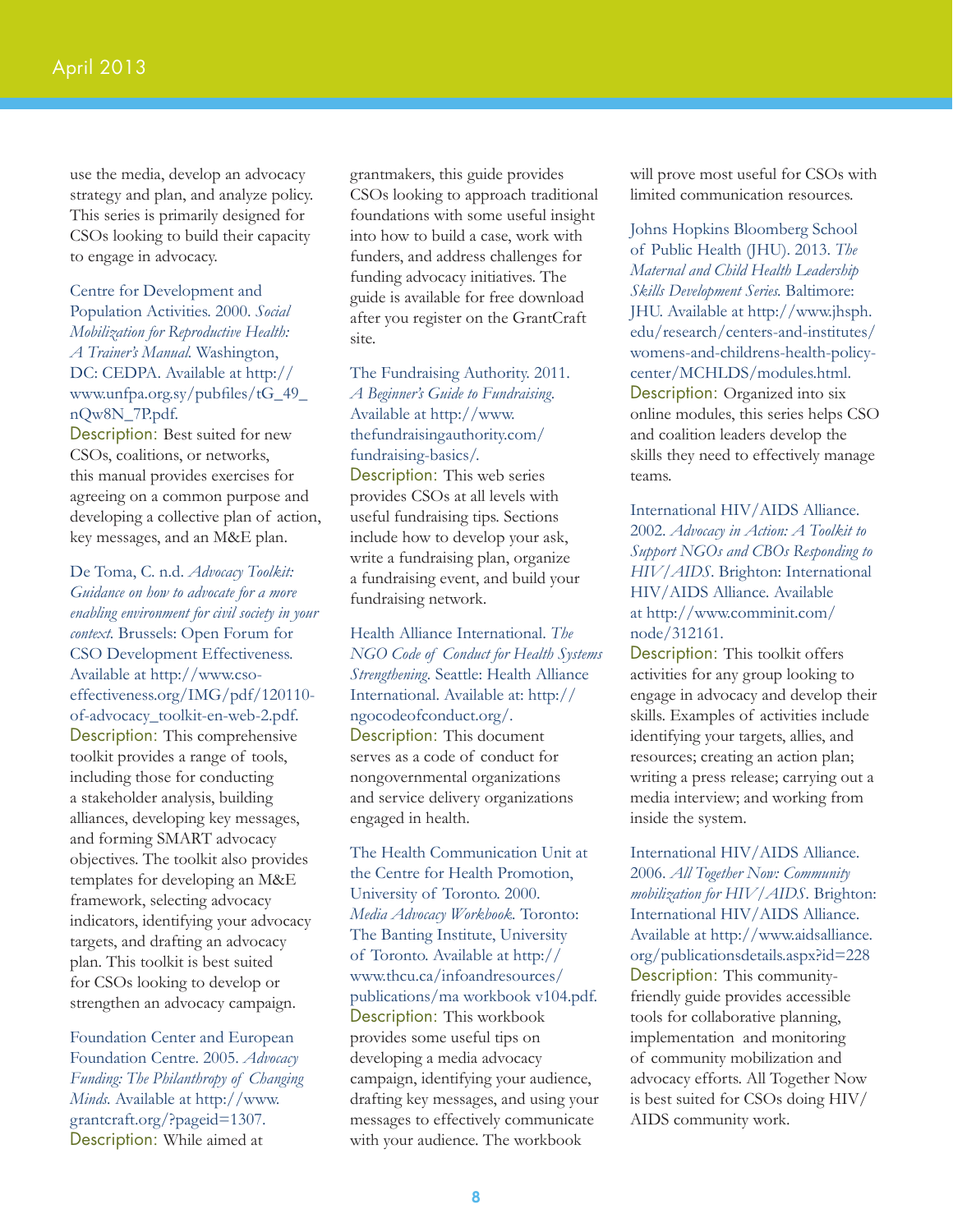International HIV/AIDS Alliance. 2006. *Tools Together Now! 100 participatory tools to mobilise communities for HIV/AIDS.* Brighton: International HIV/AIDS Alliance. Available at http://www.aidsalliance. org/includes/Publication/Tools\_ Together\_Now\_2009.pdf. Description: The companion to All Together Now: Community mobilization for HIV/AIDS, this toolkit provides participatory tools for mobilizing communities and working in groups. While best suited for community-based CSOs working in the area of HIV/AIDS, the toolkit offers a range of exercises and tools for any group looking to incorporate participatory practices into their work.

International Planned Parenthood Federation (IPPF). 2010. *Handbook for Advocacy Planning.* New York: IPPF. Available at http://www.ippfwhr.org/ en/advocacy\_planning\_manual. Description: This handbook provides step-by-step guidance to CSOs working in the area of sexual and reproductive rights on how to design effective advocacy projects.

MacDonald, L., and R. Levine. 2008. *Learning While Doing: A 12-Step Program for Policy Change.* Washington, DC: Center for Global Development. Available at http://www.cgdev.org/ content/publications/detail/15417/. Description: This essay outlines a 12-step program for CSOs seeking guidance on how to start an advocacy initiative.

The MSM Initiative, amfAR. 2011. *Fundraising Toolkit: A Resource for HIV-Related Community Based Projects Serving Gay, Bisexual, and Other Men who have Sex with Men (MSM) and Transgender Individuals in Low- and Middle-Income* 

### *Countries.* New York: amfAR. Available at http://www.amfar.org/ content.aspx?id=10456.

Description: While designed for groups working on gay, bisexual, MSM, and transgender issues, this toolkit provides adaptable tips and templates for any CSO looking to fundraise in low- and middle-income countries. The toolkit includes a section on proposal writing, as well as information on various funding agencies and mechanisms.

Nash, R., A. Hudson, and C. Luttrell. 2006. *Mapping Political Context: A Toolkit for Civil Society Organizations.*  London: Research and Policy in Development Programme; Overseas Development Institute. Available at http://www.odi.org.uk/resources/ docs/186.pdf.

Description: This toolkit provides practical advice to CSOs looking to conduct a stakeholder analysis.

Pact. 2004. The Advocacy Expert Series. Available at http://www. pactworld.org/cs/featured\_ publications#advocacy. Description: This collection covers managing advocacy campaigns, building relationships with government, working with the media, and building and maintaining coalitions. This series is appropriate for both the experienced advocate and the newly initiated.

People's Voice Project and International Centre for Policy Studies. 2002. *Citizen Participation Handbook.* Kyiv: World Bank, Canadian Bureau for International Education, and Canadian International Development Agency. Available at http://siteresources. worldbank.org/INTBELARUS/ Resources/eng.pdf.

Description: Best suited for CSOs looking to launch new coalitions, this handbook includes a detailed section on coalition building that includes practical steps to building a coalition, illustrative case studies, and common obstacles groups may face. The handbook also provides guidance on public outreach and materials development.

POLICY Project. 1999. *Networking for Policy Change: An Advocacy Training Manual.* Washington, DC: Futures Group, POLICY Project. Available at http://www.policyproject.com/pubs/ AdvocacyManual.cfm. Description: This training manual outlines the three building blocks of advocacy—the formation of networks, the identification of political opportunities, and the organization of campaigns—and provides tools for building skills in these areas. This manual is best suited for CSOs looking to increase staff capacity and/or launch advocacy initiatives.

POLICY Project and Maternal & Neonatal Health Program. 2003. *Networking for Policy Change: An Advocacy Training Manual, Maternal Health Supplement.* Washington, DC: Futures Group, POLICY Project. Available at http://www. policyproject.com/pubs/manuals/ MH\_FULL.pdf.

Description: This training manual provides guidance to maternal health advocates and CSOs on identifying target audiences, forming and implementing an advocacy plan, developing key messages, and implementing M&E.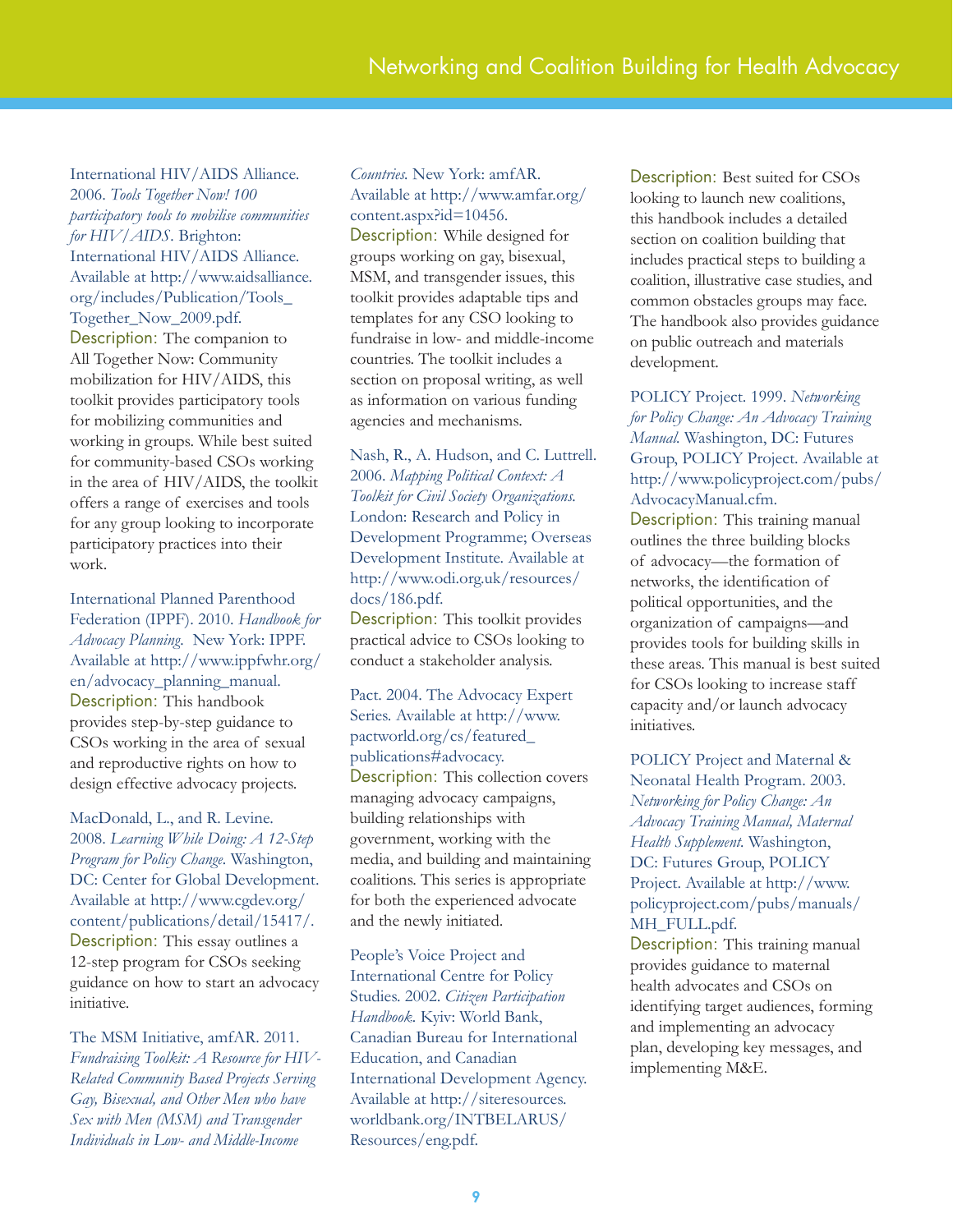Robinson, E.T., D. Baron, L.L. Heise, J. Moffett, and S.V. Harlan. 2010. *The Communications Handbook for Clinical Trials.* Durham: Family Health International. Available at http:// www.fhi360.org/en/RH/Pubs/ booksReports/comm\_handbook. htm.

Description: This handbook provides adaptable tools and templates for advocates looking to work with the media and communicate effectively about their issue. Highlights include a sample communications plan; advice on how to develop key messages and materials; sample press releases, letters to the editor, and messaging documents; and a worksheet for creating compelling messages.

Russell, N., and M. Levitt-Dayal. 2003. *Igniting Change! Accelerating Collective Action for Reproductive Health and Safe Motherhood.* Washington, DC: ENABLE Project and Maternal & Neonatal Health Program. Available at http://www.jhpiego.org/sw/ node/409.

Description: Igniting Change! provides readers with some important principles for and guidance on coalition building, collective advocacy, and M&E, as well as examples of how various CSOs have implemented their model. The guide is best suited for CSOs looking to initiate or strengthen reproductive health or maternal health advocacy efforts.

Shannon A. 1998. *Advocating for Adolescent Reproductive Health in Sub-Saharan Africa.* Washington, DC: Advocates for Youth. Available at http://www.advocatesforyouth.org/ publications/378?task=view. Description: This guide provides a good overview of adolescent

reproductive health advocacy, including setting goals and objectives, building networks, gaining the support of gatekeepers, and implementing M&E. While intended for use by CSOs in sub-Saharan Africa involved in adolescent reproductive health, the guide provides useful tips for any CSO operating in a low-resource setting.

### Treatment Action Campaign (TAC). 2009. *Organising in Our Lives.* Cape Town: TAC. Available at http://www. tac.org.za/publications/organizingour-lives.

Description: Developed for TAC branches, this handbook provides useful and accessible advice that can be adapted for any CSO engaging in advocacy and coalition building.

United Nations Children's Fund. 2010. *Advocacy Toolkit: A guide to influencing decisions that improve children's lives.* New York: UNICEF. Available at http://www.unicef.org/evaluation/ files/Advocacy\_Toolkit.pdf. Description: The Advocacy Toolkit provides CSOs with a stepwise approach to developing and implementing an advocacy strategy and M&E plan and building alliances and coalitions.

United Nations Children's Fund (UNICEF). 2010. *Monitoring and Evaluating Advocacy: Companion to the Advocacy Toolkit.* New York: UNICEF. Available at http://www.unicef.org/ evaluation/files/Advocacy\_Toolkit\_ Companion.pdf. Description: This M&E companion to UNICEF's Advocacy Toolkit provides step-by-step guidance on monitoring and evaluating advocacy initiatives and provides 17 data collection tools. The M&E Toolkit offers practical guidance for both the

experienced and newly initiated M&E manager.

White Ribbon Alliance for Safe Motherhood. 2003. *Building a Global Movement: The White Ribbon Alliance for Safe Motherhood 1999–2003.*  Washington, DC: White Ribbon Alliance for Safe Motherhood. Available at http://www.cedpa.org/ content/publication/detail/736.html. Description: Building a Global Movement describes the four functional phases that typify the way most successful networks develop over time. The publication provides useful lessons for coalitions just starting out and those looking to pool resources and collectively raise funds.

### Work Group for Community Health and Development, University of Kansas. n.d. *The Community Toolbox.*  Available at http://ctb.ku.edu/en/ tablecontents/index.aspx.

Description: This online toolbox provides a wealth of information for both CSOs and individual advocates working in any topic area. Sections include implementing advocacy; getting your issue on the public agenda; developing a strategic plan, organizational structures, and training systems; using tools for effective leadership and facilitation; carrying out media advocacy; getting grants and managing resources; and planning for long-term institutionalization.